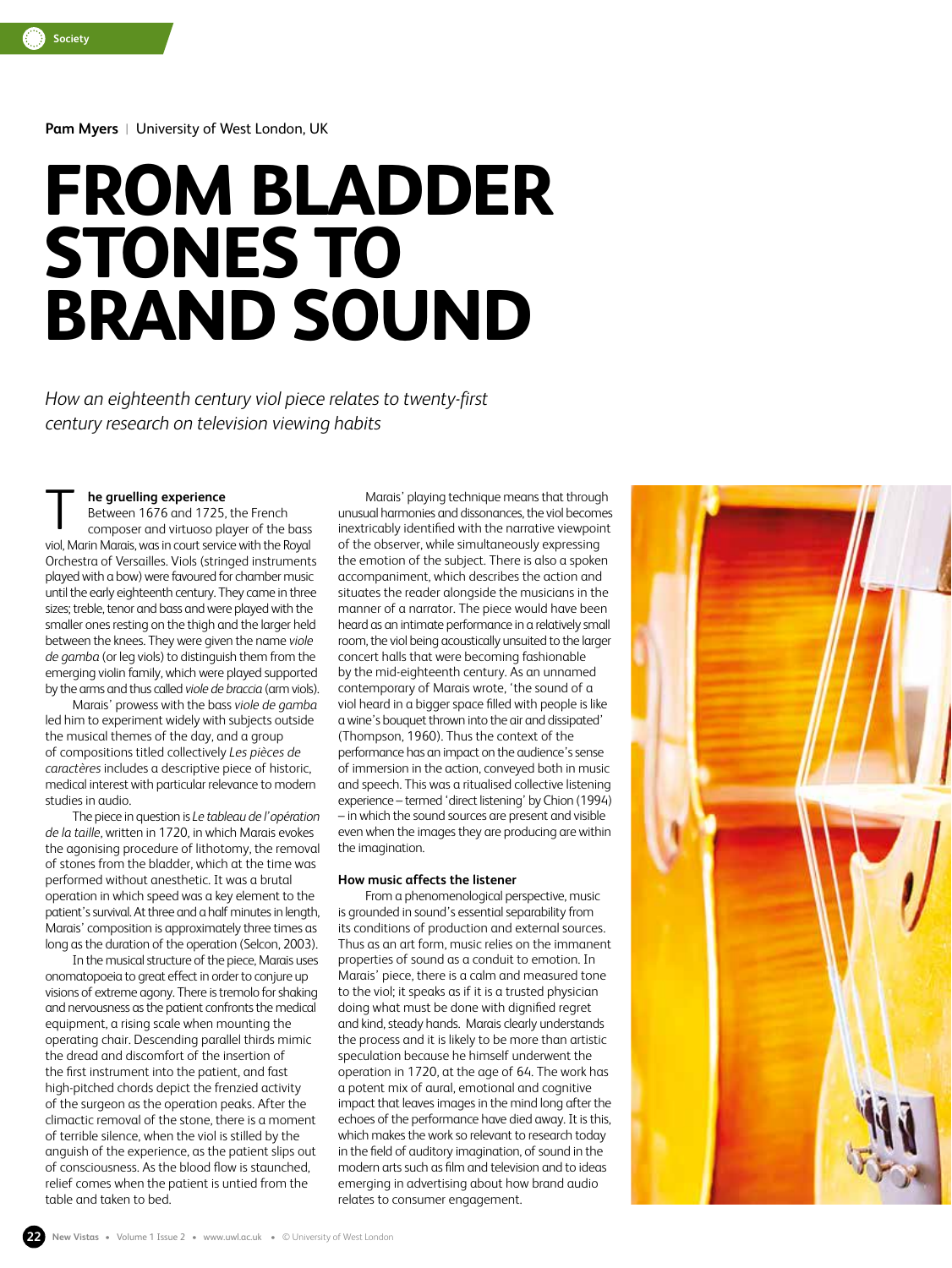*The context of the performance has an impact on the audience's sense of immersion in the action, conveyed both in music and speech – a ritualised collective listening experience – termed 'direct listening' by Chion*

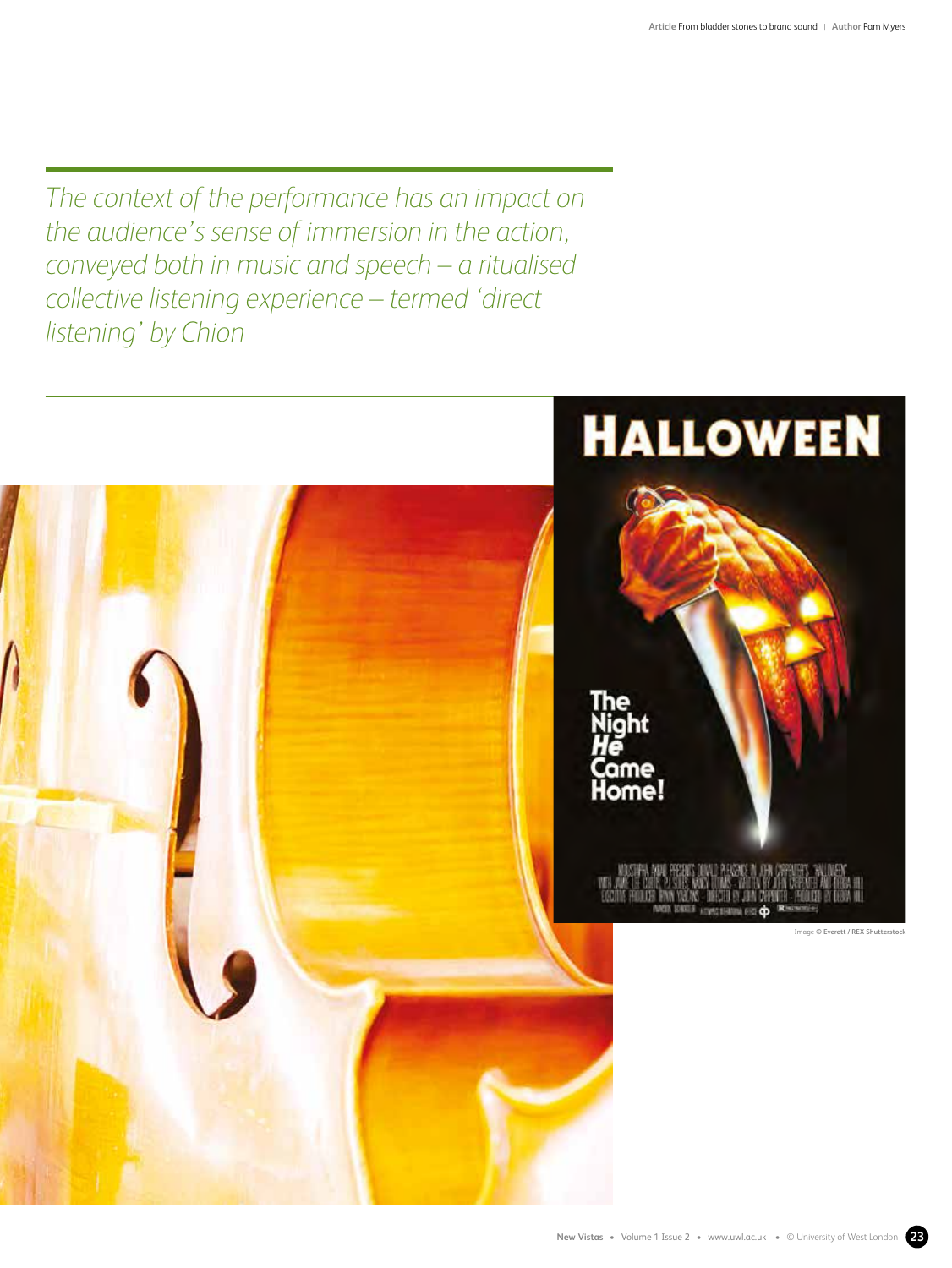According to Kane (2014), visuality overwhelms aurality in the cultural balance of the senses, and yet it can be spatially limited as an experience. Generally speaking, Kane suggests that for something to be seen, it needs to be in the subject's field of vision and in front of them. In contrast, the auditory field (subject to hearing ability) is much greater. Sound can come from behind, or to one side, with no visual cue and the listener will still be able to pinpoint the location (Ihde, 2011). People hear with their whole bodies, surrounded by vibrations. All sound, and music in particular, has the potential to profoundly affect people's mood and physiology as they impact on heart rate and hormones, although very often people will remain unaware of the changes. Behaviourally, sound affects what people do and how they do it. There is a natural tendency to move away from unpleasant sound (such as, for example, pneumatic drills or fire alarms), as they prompt a shot of cortisol (a stress hormone) through the body (Treasure, 2011). Treasure argues that human beings process listening in a way that is as unique as their fingerprints; they listen through filters that include language, values, beliefs, experience and expectations.

# **Using auditory imagination in branding**

Music and sound have played a key role in the horror film genre. Imagine the theme to *Psycho* – even if you've never seen the film, you can probably identify the screeching murder scene motif, with its plunging, stabbing, atonal chord clusters. An alternative example is John Carpenter's theme for his 1978 film *Halloween*, which takes a relentless, synth-based tempo, adding subtle drone textures and haunted sound effects to create an unsettling sonic landscape of pursuit and flight. More recently, the series of popular *Saw* horror films spelt out their grotesque imagery with deep wound keyboard stabs. This is 'sound design' at its most visceral and Marin Marais was 250 years ahead of his time in conjuring images of tearing flesh in the auditory imagination.

In the context of advertising, the visual medium of television has dominated advertising spend for decades, but its position is undermined by the advent of new media. Viewing habits have fundamentally changed, with the advent of personal devices carrying mobile content. This proliferation of devices means that whereas television viewing used to be a social event, with a family gathered around a single screen to watch a specific programme which played out at a set time, it is now becoming a multi-device, solo activity. It may involve viewers in different room locations (even within the same house) watching chosen content in various time-shift modes, for example replay or on demand services, while simultaneously engaging in social media

commentary. With this clamour for consumer attention, advertisers need to find ways to engage on a personal level with their audience, and sound is an efficient language to use. It is easier to close one's eyes, than one's ears.

Research by Thinkbox (2014), the marketing body for UK television in all its forms (broadcast, on-demand and interactive), stresses the importance of audio in television commercials as a key factor in capturing the fragmented attention of viewers. As a result of their Screenlife 3 TV Everywhere survey, using fixed cameras and eyecam glasses to track eye movement and collect data, Thinkbox concluded that one particular aspect of output driving attention back to the screen, more than any other creative element of the advertising, was its audio. Music or other sounds during advertisements were responsible for 44% of attention uplifts identified in the video ethnography.

This represents a crossmodal effect, in which a viewer's perception results from the interaction between different sensory modes - for example the experience of seeing and hearing an object at the same time. Most of the time people are receiving data from all their senses simultaneously, and when all senses function together the end result is a heightened experience. This affects the viewer's emotions, referred to by Thinkbox as 'mood congruence', which broadly means advertisers carefully matching the tone of their advertisements to the surrounding programme content. According to Thinkbox, The Institute for Practitioners in Advertising produced a meta-analysis of more than 800 commercials entered in their Effectiveness Awards, and concluded that campaigns which aim to strike an emotional connection with consumers performed much better than those that attempt to impart information about the brand.



*Imagine the theme to Psycho with its plunging, stabbing, atonal chord clusters. This is 'sound design' at its most visceral and Marin Marais was 250 years ahead of his time in conjuring images of tearing flesh in the auditory imagination*